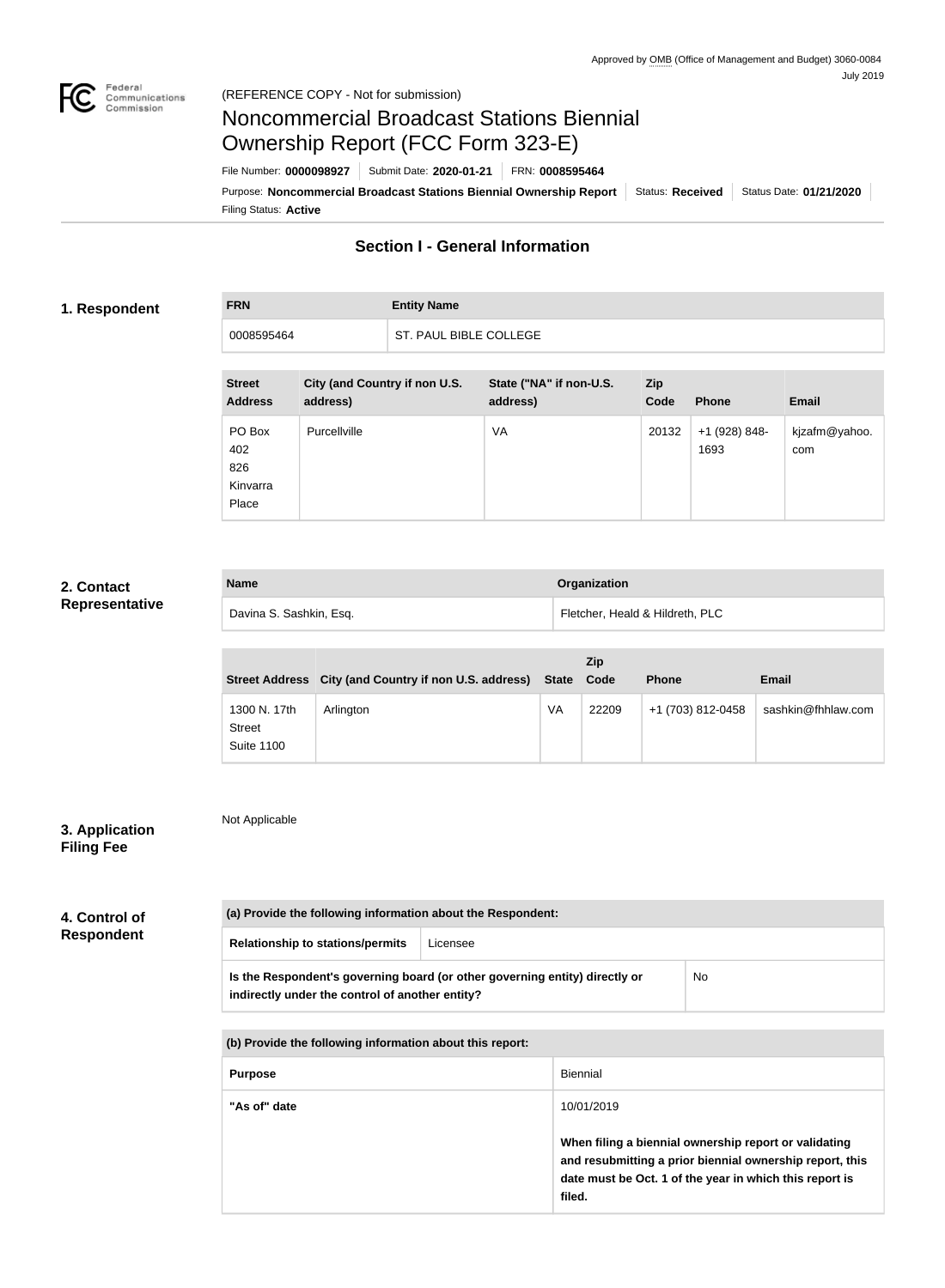### **5. Licensee(s) and Station(s)**

#### **Respondent is filing this report to cover the following Licensee(s) and station(s):**

| Licensee/Permittee Name | <b>FRN</b> |
|-------------------------|------------|
| ST. PAUL BIBLE COLLEGE  | 0008595464 |

| Fac. ID No. | <b>Call Sign</b> | <b>City</b>     | <b>State</b> | <b>Service</b> |
|-------------|------------------|-----------------|--------------|----------------|
| 92985       | <b>KJZA</b>      | <b>DRAKE</b>    | AZ           | FM             |
| 173030      | KJZK             | <b>KINGMAN</b>  | AZ           | FM             |
| 173032      | <b>KJZP</b>      | <b>PRESCOTT</b> | AZ           | FM             |

### **Section II – Biennial Ownership Information**

## **1. 47 C.F.R. Section 73.3613 Documents**

Licensee Respondents that hold authorizations for one or more full power television, AM, and/or FM stations should list all contracts and other instruments set forth in 47 C.F.R. Section 73.3613(a) through (c) for the facility or facilities listed on this report. If the agreement is a network affiliation agreement, check the appropriate box. Otherwise, select "Other." Non-Licensee Respondents should select "Not Applicable" in response to this question.

| Document Information                            |                                                           |  |
|-------------------------------------------------|-----------------------------------------------------------|--|
| Description of contract or instrument           | Articles of Incorporation                                 |  |
| Parties to contract or instrument               | State of Arizona                                          |  |
| Date of execution                               | 09/1998                                                   |  |
| Date of expiration                              | No expiration date                                        |  |
| <b>Agreement type</b><br>(check all that apply) | Other<br><b>Agreement Type: Articles of Incorporation</b> |  |

| <b>Document Information</b> |  |
|-----------------------------|--|
|-----------------------------|--|

| Description of contract or instrument           | <b>Bylaws</b>                          |
|-------------------------------------------------|----------------------------------------|
| Parties to contract or instrument               | State of Arizona                       |
| Date of execution                               | 05/2007                                |
| Date of expiration                              | No expiration date                     |
| <b>Agreement type</b><br>(check all that apply) | Other<br><b>Agreement Type: Bylaws</b> |

### **2. Ownership Interests**

**(a)** Ownership Interests. This Question requires Respondents to enter detailed information about ownership interests by generating a series of subforms. Answer each question on each subform. The first subform listing should be for the Respondent itself. If the Respondent is not a natural person, also list each of the officers, members of the governing board (or other governing entity), stockholders, and any other persons or entities with a direct attributable interest in the Respondent pursuant to the standards set forth in 47 C.F.R. Section 73.3555. (A "direct" interest is one that is not held through any intervening companies or entities.) List each interest holder with a direct attributable interest in the Respondent separately.

Leave the percentage of total assets (Equity Debt Plus) field blank for an interest holder unless that interest holder has an attributable interest in the Respondent solely on the basis of the Commission's Equity Debt Plus attribution standard, 47 C.F.R. Section 73.3555, Note 2(i).

In the case of vertical or indirect ownership structures, list only those interests in the Respondent that also represent an attributable interest in the Licensee(s) for which the report is being submitted.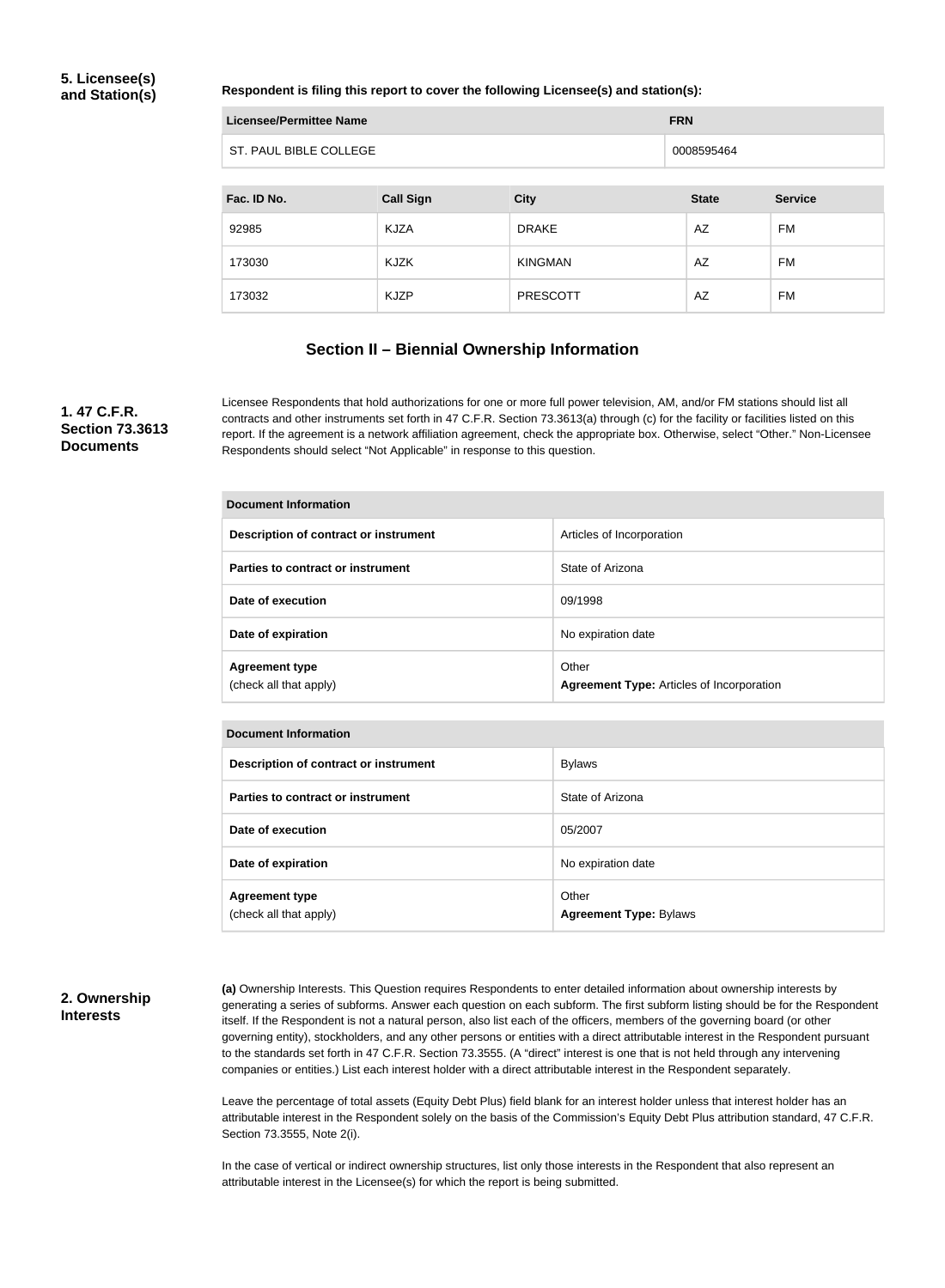Entities that are part of an organizational structure that includes holding companies or other forms of indirect ownership must file separate ownership reports. In such a structure do not report, or file a separate report for, any interest holder that does not have an attributable interest in the Licensee(s) for which the report is being submitted.

Please see the Instructions for further detail concerning interests that must be reported in response to this question.

The Respondent must provide an FCC Registration Number for each interest holder reported in response to this question. Please see the Instructions for detailed information and guidance concerning this requirement.

| <b>Ownership Information</b>                                                                                                     |                                                         |                      |  |  |
|----------------------------------------------------------------------------------------------------------------------------------|---------------------------------------------------------|----------------------|--|--|
| <b>FRN</b>                                                                                                                       | 0008595464                                              |                      |  |  |
| <b>Entity Name</b>                                                                                                               | ST. PAUL BIBLE COLLEGE                                  |                      |  |  |
| <b>Address</b>                                                                                                                   | PO Box                                                  | 402                  |  |  |
|                                                                                                                                  | <b>Street 1</b>                                         | 826 Kinvarra Place   |  |  |
|                                                                                                                                  | <b>Street 2</b>                                         |                      |  |  |
|                                                                                                                                  | <b>City</b>                                             | Purcellville         |  |  |
|                                                                                                                                  | State ("NA" if non-U.S.<br>address)                     | <b>VA</b>            |  |  |
|                                                                                                                                  | <b>Zip/Postal Code</b>                                  | 20132                |  |  |
|                                                                                                                                  | Country (if non-U.S.<br>address)                        | <b>United States</b> |  |  |
| <b>Listing Type</b>                                                                                                              | Respondent                                              |                      |  |  |
| <b>Positional Interests</b><br>(check all that apply)                                                                            | Respondent                                              |                      |  |  |
| <b>Tribal Nation or Tribal</b><br><b>Entity</b>                                                                                  | Interest holder is not a Tribal nation or Tribal entity |                      |  |  |
| <b>Interest Percentages</b>                                                                                                      | Voting                                                  | 0.0%                 |  |  |
| (enter percentage values<br>from 0.0 to 100.0)                                                                                   | <b>Equity</b>                                           | 0.0%                 |  |  |
|                                                                                                                                  | <b>Total assets (Equity Debt</b><br>Plus)               | 0.0%                 |  |  |
| Does interest holder have an attributable interest in one or more broadcast stations<br>No<br>that do not appear on this report? |                                                         |                      |  |  |

| <b>Ownership Information</b> |                                     |                      |
|------------------------------|-------------------------------------|----------------------|
| <b>FRN</b>                   | 9990126678                          |                      |
| <b>Name</b>                  | Nichole E. Erickson                 |                      |
| <b>Address</b>               | PO Box                              | 402                  |
|                              | <b>Street 1</b>                     | 826 Kinvarra Place   |
|                              | <b>Street 2</b>                     |                      |
|                              | <b>City</b>                         | Purcellville         |
|                              | State ("NA" if non-U.S.<br>address) | VA                   |
|                              | <b>Zip/Postal Code</b>              | 20132                |
|                              | Country (if non-U.S.<br>address)    | <b>United States</b> |
|                              |                                     |                      |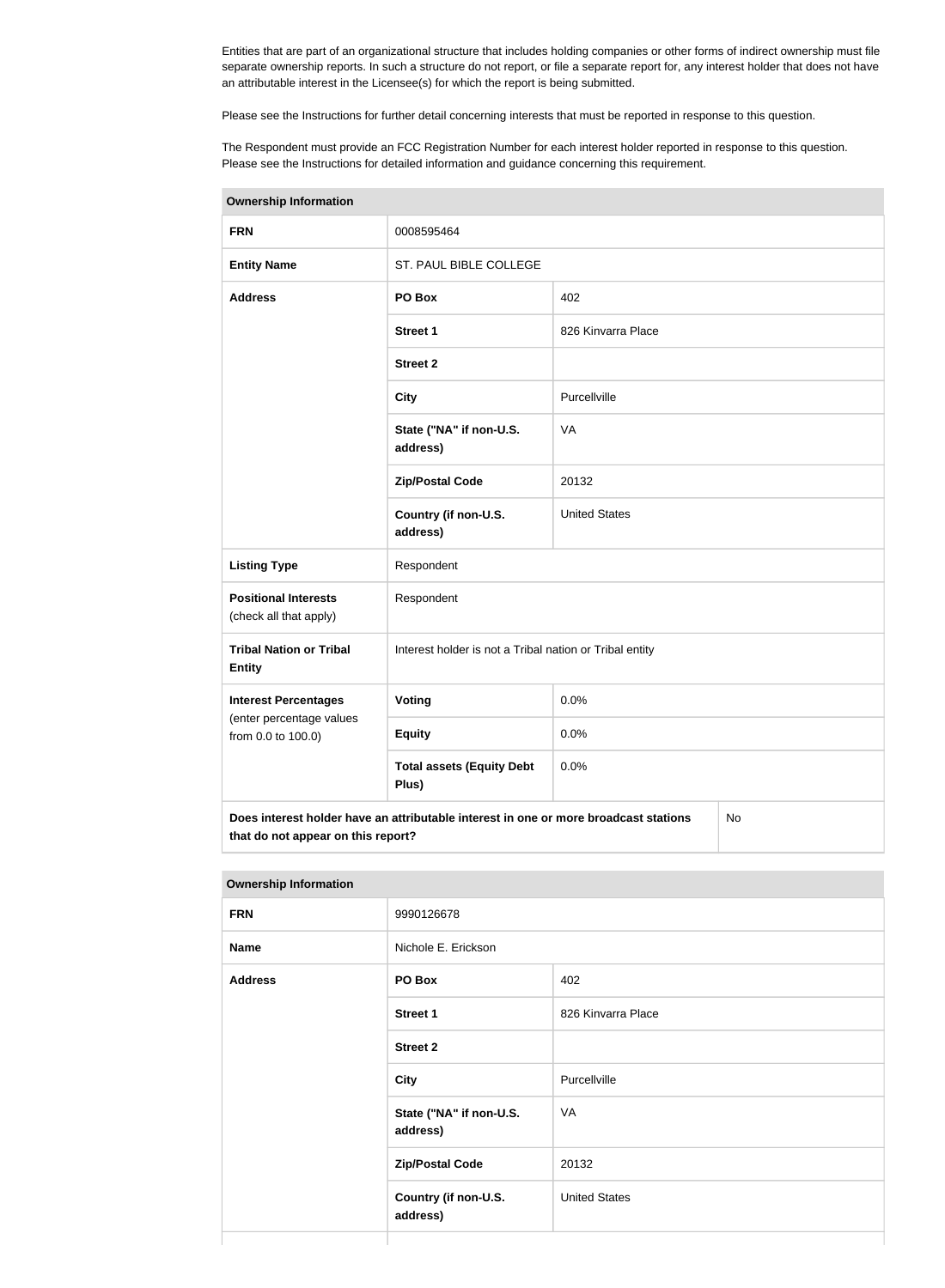| <b>Listing Type</b>                                                                         | <b>Other Interest Holder</b>                                   |                        |  |
|---------------------------------------------------------------------------------------------|----------------------------------------------------------------|------------------------|--|
| <b>Positional Interests</b><br>(check all that apply)                                       | Officer, Member of Governing Board (or other governing entity) |                        |  |
| <b>Principal Profession or</b><br><b>Occupation</b>                                         | <b>BUSINESS OWNER</b>                                          |                        |  |
| By Whom Appointed or<br><b>Elected</b>                                                      | BOARD OF DIRECTORS, ST. PAUL BIBLE COLLEGE                     |                        |  |
| Citizenship, Gender,                                                                        | <b>Citizenship</b>                                             | <b>US</b>              |  |
| <b>Ethnicity, and Race</b><br><b>Information (Natural</b>                                   | Gender                                                         | Female                 |  |
| <b>Persons Only)</b>                                                                        | <b>Ethnicity</b>                                               | Not Hispanic or Latino |  |
|                                                                                             | Race                                                           | White                  |  |
| <b>Interest Percentages</b>                                                                 | Voting                                                         | 45.0%                  |  |
| (enter percentage values<br>from 0.0 to 100.0)                                              | <b>Equity</b>                                                  | 0.0%                   |  |
|                                                                                             | <b>Total assets (Equity Debt</b><br>Plus)                      |                        |  |
| Does interest holder have an attributable interest in one or more broadcast stations<br>No. |                                                                |                        |  |

**that do not appear on this report?**

| <b>Ownership Information</b>                                                                              |                                                                |                        |  |  |
|-----------------------------------------------------------------------------------------------------------|----------------------------------------------------------------|------------------------|--|--|
| <b>FRN</b>                                                                                                | 9990126679                                                     |                        |  |  |
| <b>Name</b>                                                                                               | Thomas F. Erickson                                             |                        |  |  |
| <b>Address</b>                                                                                            | PO Box                                                         | 402                    |  |  |
|                                                                                                           | <b>Street 1</b>                                                | 826 Kinvarra Place     |  |  |
|                                                                                                           | <b>Street 2</b>                                                |                        |  |  |
|                                                                                                           | <b>City</b>                                                    | Purcellville           |  |  |
|                                                                                                           | State ("NA" if non-U.S.<br>address)                            | VA                     |  |  |
|                                                                                                           | <b>Zip/Postal Code</b>                                         | 20132                  |  |  |
|                                                                                                           | Country (if non-U.S.<br>address)                               | <b>United States</b>   |  |  |
| <b>Listing Type</b>                                                                                       | Other Interest Holder                                          |                        |  |  |
| <b>Positional Interests</b><br>(check all that apply)                                                     | Officer, Member of Governing Board (or other governing entity) |                        |  |  |
| <b>Principal Profession or</b><br><b>Occupation</b>                                                       | LAW ENFORCEMENT OFFICER                                        |                        |  |  |
| <b>By Whom Appointed or</b><br><b>Elected</b>                                                             | BOARD OF DIRECTORS, ST. PAUL BIBLE COLLEGE                     |                        |  |  |
| Citizenship, Gender,<br><b>Ethnicity, and Race</b><br><b>Information (Natural</b><br><b>Persons Only)</b> | <b>Citizenship</b>                                             | US                     |  |  |
|                                                                                                           | Gender                                                         | Male                   |  |  |
|                                                                                                           | <b>Ethnicity</b>                                               | Not Hispanic or Latino |  |  |
|                                                                                                           | Race                                                           | White                  |  |  |
|                                                                                                           |                                                                |                        |  |  |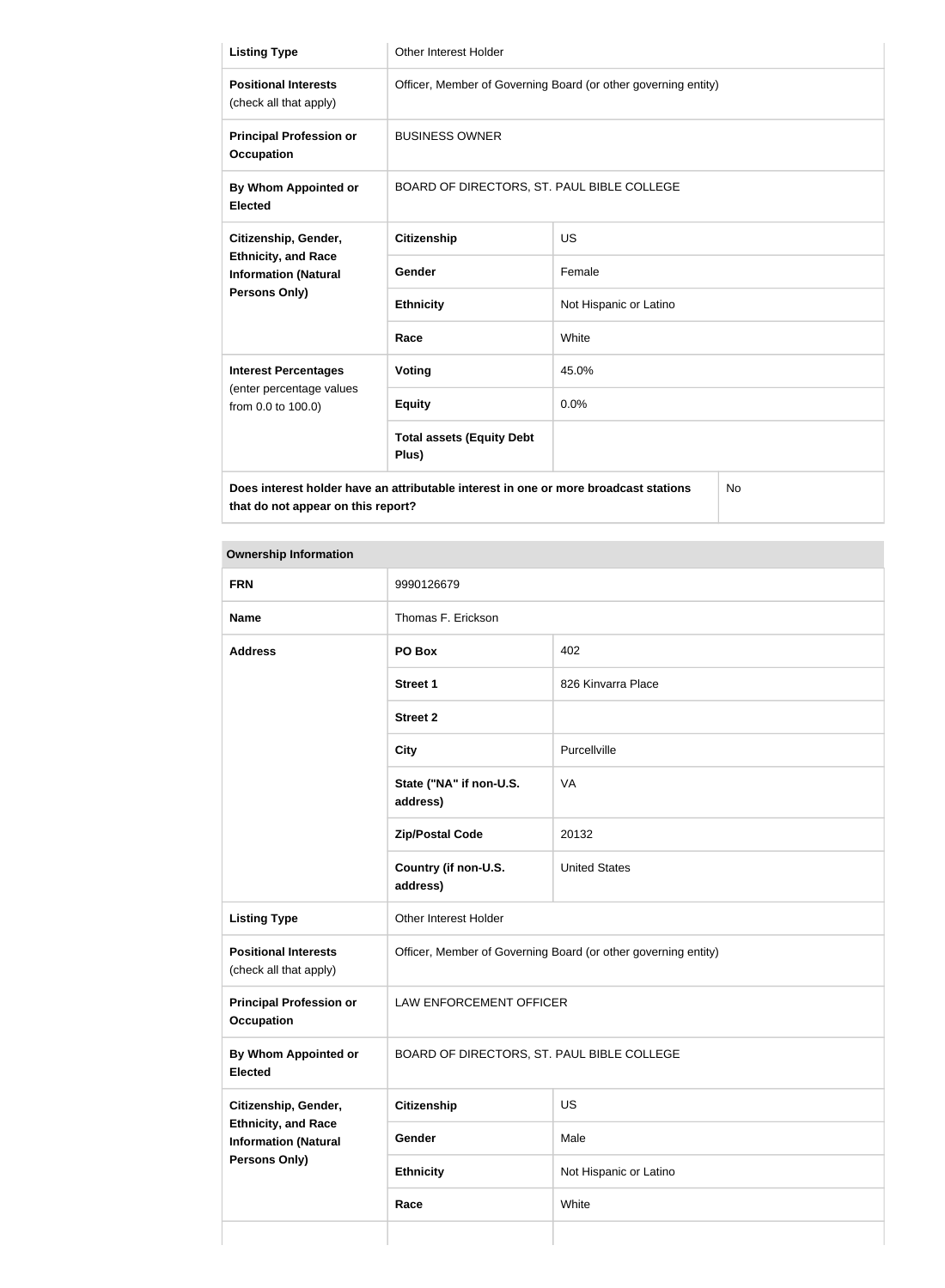| <b>Interest Percentages</b><br>(enter percentage values<br>from 0.0 to 100.0)        | Voting                                    | 45.0%   |    |
|--------------------------------------------------------------------------------------|-------------------------------------------|---------|----|
|                                                                                      | <b>Equity</b>                             | $0.0\%$ |    |
|                                                                                      | <b>Total assets (Equity Debt</b><br>Plus) |         |    |
| Does interest holder have an attributable interest in one or more broadcast stations |                                           |         | No |

**that do not appear on this report?**

| <b>Ownership Information</b>                                                                                                     |                                                                |                             |  |  |
|----------------------------------------------------------------------------------------------------------------------------------|----------------------------------------------------------------|-----------------------------|--|--|
| <b>FRN</b>                                                                                                                       | 9990139894                                                     |                             |  |  |
| <b>Name</b>                                                                                                                      | Craig Wollan, Mr.                                              |                             |  |  |
| <b>Address</b>                                                                                                                   | PO Box                                                         | 104517                      |  |  |
|                                                                                                                                  | <b>Street 1</b>                                                | 3298 N. Glassford Hill Road |  |  |
|                                                                                                                                  | <b>Street 2</b>                                                |                             |  |  |
|                                                                                                                                  | <b>City</b>                                                    | <b>Prescott Valley</b>      |  |  |
|                                                                                                                                  | State ("NA" if non-U.S.<br>address)                            | AZ                          |  |  |
|                                                                                                                                  | <b>Zip/Postal Code</b>                                         | 86314                       |  |  |
|                                                                                                                                  | Country (if non-U.S.<br>address)                               | <b>United States</b>        |  |  |
| <b>Listing Type</b>                                                                                                              | Other Interest Holder                                          |                             |  |  |
| <b>Positional Interests</b><br>(check all that apply)                                                                            | Officer, Member of Governing Board (or other governing entity) |                             |  |  |
| <b>Principal Profession or</b><br><b>Occupation</b>                                                                              | <b>Business Owner</b>                                          |                             |  |  |
| By Whom Appointed or<br><b>Elected</b>                                                                                           | BOARD OF DIRECTORS, ST. PAUL BIBLE COLLEGE                     |                             |  |  |
| Citizenship, Gender,<br><b>Ethnicity, and Race</b><br><b>Information (Natural</b><br><b>Persons Only)</b>                        | <b>Citizenship</b>                                             | <b>US</b>                   |  |  |
|                                                                                                                                  | Gender                                                         | Male                        |  |  |
|                                                                                                                                  | <b>Ethnicity</b>                                               | Not Hispanic or Latino      |  |  |
|                                                                                                                                  | Race                                                           | White                       |  |  |
| <b>Interest Percentages</b><br>(enter percentage values<br>from 0.0 to 100.0)                                                    | <b>Voting</b>                                                  | 10.0%                       |  |  |
|                                                                                                                                  | <b>Equity</b>                                                  | 0.0%                        |  |  |
|                                                                                                                                  | <b>Total assets (Equity Debt</b><br>Plus)                      |                             |  |  |
| Does interest holder have an attributable interest in one or more broadcast stations<br>No<br>that do not appear on this report? |                                                                |                             |  |  |

**(b) Respondent certifies that any interests, including equity, financial, or voting interests, not reported in this filing are non-attributable.** If "No," submit as an exhibit an explanation. Yes